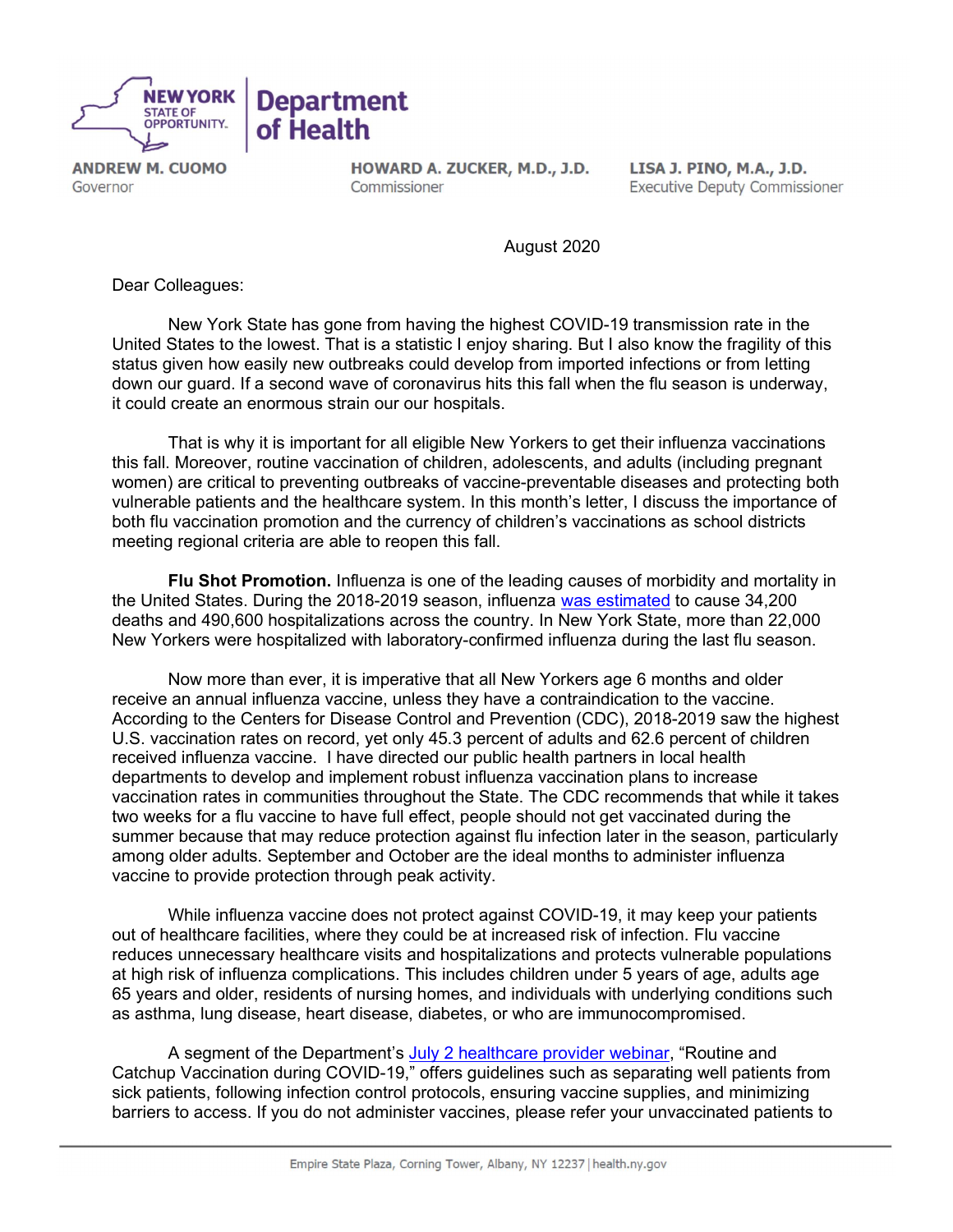a clinic or pharmacy that can vaccinate them and follow up with your patients to confirm their vaccination status. At the beginning of 2018—during a deadly flu season—Governor Cuomo signed an executive order to allow pharmacists to administer flu vaccines to children ages 2 to 18 years of age. So New Yorkers have already come to view our pharmacies as safe and convenient places for vaccinations.

Finally, because influenza season can last beyond the winter, it is important to keep urging your unvaccinated patients to get vaccinated throughout the spring and to continue administering influenza vaccine as long as you have unexpired vaccine in stock. Although our attention to flu prevention fades after a long winter, the risk of infection does not, and we must remain vigilant.

Ensuring Childhood Vaccinations. Despite widespread stay-at-home orders during the COVID-19 lockdown this spring and summer, the CDC encouraged parents to bring their young children to appropriate health care setting to receive necessary vaccinations. That is because a decline in rates of routine childhood vaccinations could become a threat to children's health much more dangerous than COVID-19. Still, many parents declined. In May, the CDC reported a drastic [fall in vaccination rates b](https://www.cdc.gov/mmwr/volumes/69/wr/mm6919e2.htm?s_cid=mm6919e2_w)etween January and April 2020.

In June 2019, Governor Cuomo signed groundbreaking legislation eliminating all nonmedical exemptions for childhood vaccinations required for public, private, and parochial school attendance. At this time last year, the Department of Health was coming off a yearlong struggle to control an historic measles outbreak in the Lower Hudson and we were avidly promoting the effectiveness of the measles, mumps, and rubella (MMR) vaccine.

MMR is just one of [seven critical vaccinations](https://www.health.ny.gov/publications/2370.pdf) children normally receive during the school age years. Students also need the tetanus, diphtheria, and whooping cough (Tdap) and meningitis vaccines. Anyone living in crowded quarters—such as college dormitories or military barracks—should especially consider receiving a meningitis vaccination. Students need immunization against the human papillomavirus (HPV). Only about 60 percent of female and 50 percent of male adolescents in New York State complete the recommended two-dose vaccine series to protect them against certain cancers.

On August 7, Governor Cuomo announced that, based on each region's infection rate, schools across New York State are permitted to reopen this fall. Each school district in the state was required to develop and submit a reopening plan that addresses Department of Health guidance and follows strict procedures to protect against viral transmission. For instance, screenings to detect possible COVID-19 infections will be mandatory and include temperature checks and questions about known exposures, COVID tests, COVID symptoms, and recent travel. Anyone with a temperature greater than 100.0 F will not be allowed in the school.

With regard to vaccinations, we need to ensure that each school in the state has high enough vaccination rates to meet the threshold for herd immunity. COVID-19 is highly contagious thanks to aerosol transmission, but it is nowhere as contagious as measles, which can linger for up to two hours in the air of an enclosed space where an infected person has been. If you carry the measles virus, 90 percent of those near you who have not been vaccinated will also become infected.

Schools have historically helped to identify under-vaccinated students and their siblings. This coming school year, the Department and New York's local public health authorities will be highly focused on maintaining our normally high statewide vaccination rates without the